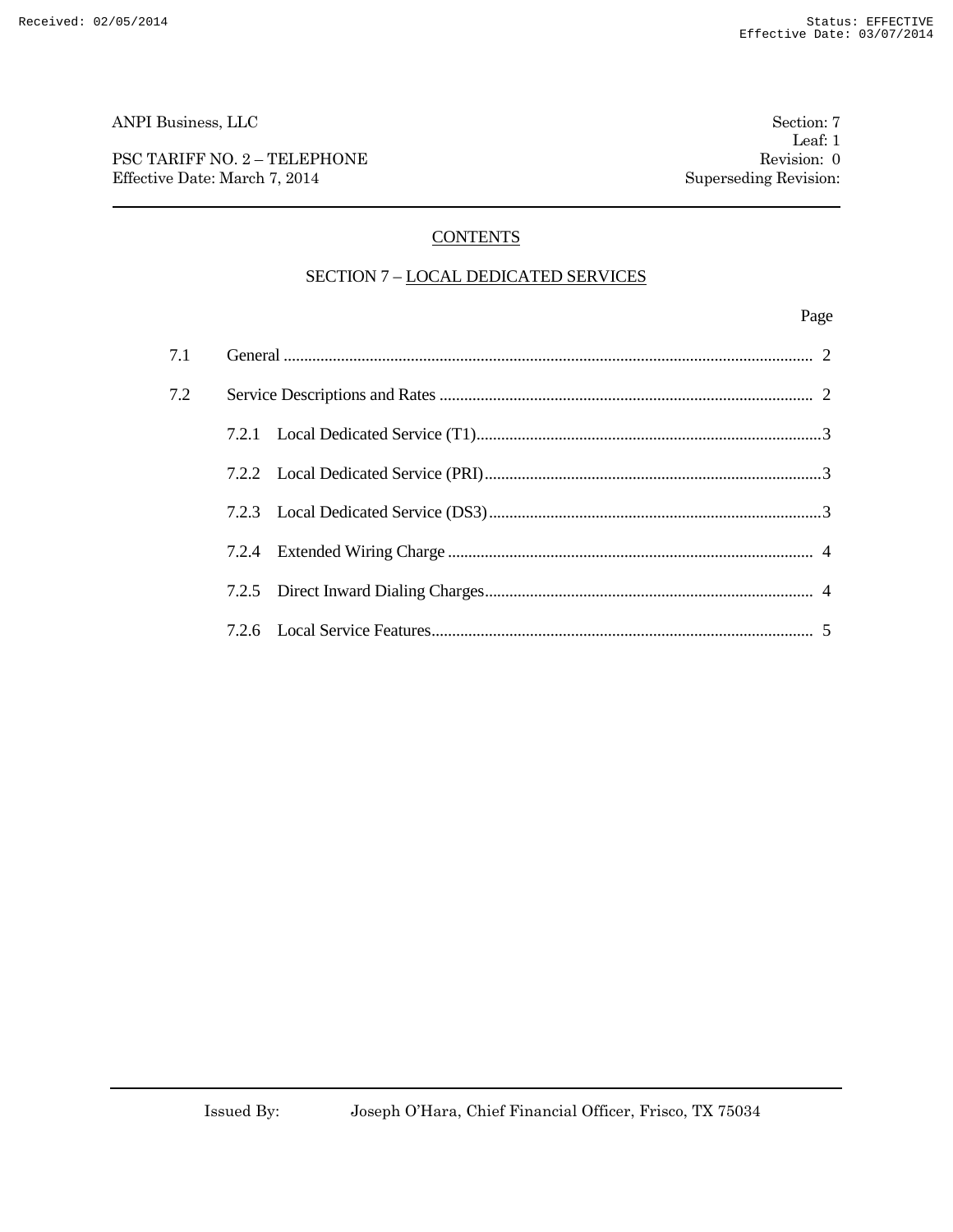PSC TARIFF NO. 2 – TELEPHONE Revision: 0 Effective Date: March 7, 2014 Superseding Revision:

Leaf: 2

## SECTION 7 – LOCAL DEDICATED SERVICE

### 7.1 GENERAL

Local Dedicated Service provides a business customer with a connection to the Company's switching network which enables the customer to:

- a) receive calls from other stations on the public switched telephone network;
- b) access the Company's local calling service;
- c) access the Company's operators and business office for service related assistance; access toll-free telecommunications service such as 800/888/877/866 NPA; and access 911 service for emergency calling; and
- d) access the service of providers of interexchange service. A customer may presubscribe to such provider's service to originate calls on a direct dialed basis or to receive toll-free number service from such provider, or may access a provider on an ad hoc basis by dialing the provider's Carrier Identification Code (1010xxx).

Local Dedicated Service is provided via digital circuits terminated at the customer's premises. Each Local Dedicated Service circuit corresponds to one or more voice-grade telephony communications channels that can be used to place or receive one call at a time.

Connection charges as described in Section 2 apply to all service on a one-time basis unless waived pursuant to this Tariff.

#### 7.2 SERVICE DESCRIPTIONS AND RATES

The following Local Dedicated Services are offered:

Local Dedicated Service (T1) Local Dedicated Service (PRI) Local Dedicated Service (DS3)

In connection with the above listed services, the Company also offers Extended Wiring, Direct Inward Dialing Number Blocks and Local Service Features as set forth in 7.2.4, 7.2.5, and 7.2.6, respectively.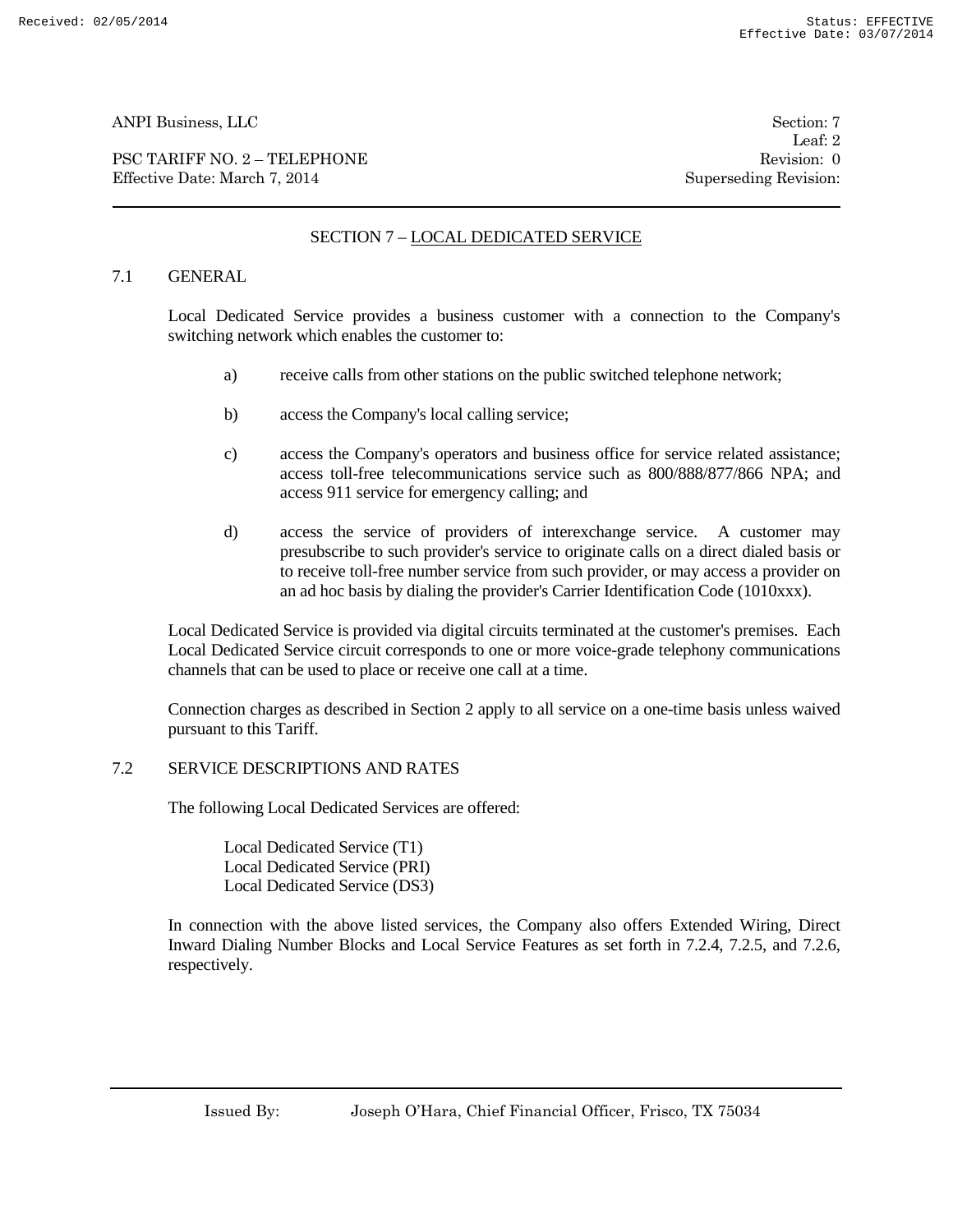PSC TARIFF NO. 2 – TELEPHONE Revision: 0 Effective Date: March 7, 2014 Superseding Revision:

Leaf: 3

### SECTION 7 – LOCAL DEDICATED SERVICE (cont.)

All Local Dedicated Service may be connected to customer-provided terminal equipment such as PBX systems. Service may be arranged for two-way calling, inward calling only or outward calling only.

### 7.2 SERVICE DESCRIPTIONS AND RATES (cont'd)

| 7.2.1 | Local Dedicated Service (T-1)                                    |            |            |
|-------|------------------------------------------------------------------|------------|------------|
|       |                                                                  | Min.       | <b>Max</b> |
|       | 7.2.1.1 Nonrecurring Connection Charge                           | \$200      | \$500      |
|       | 7.2.1.2 Monthly Recurring Port Charges                           |            |            |
|       | Port only                                                        | \$150      | \$600      |
|       | Port Plus Loop                                                   | <b>ICB</b> | <b>ICB</b> |
|       | 7.2.1.3 Per minute charge for calls within<br>Local Calling Area | \$.010     | \$.04      |
| 7.2.2 | Local Dedicated Service (PRI)                                    |            |            |
|       | 7.2.2.1 Nonrecurring charge                                      | \$200      | \$800      |
|       | 7.2.2.2 Monthly recurring charge                                 |            |            |
|       | Port only                                                        | \$200      | \$800      |
|       | Port Plus Loop                                                   | <b>ICB</b> | <b>ICB</b> |
|       | 7.2.2.3 Per minute charge for calls within<br>Local Calling Area | \$.010     | \$.04      |
| 7.2.3 | Local Dedicated Service (DS3)                                    |            |            |
|       | 7.1.3.1 Nonrecurring Connection Charge                           | <b>ICB</b> | <b>ICB</b> |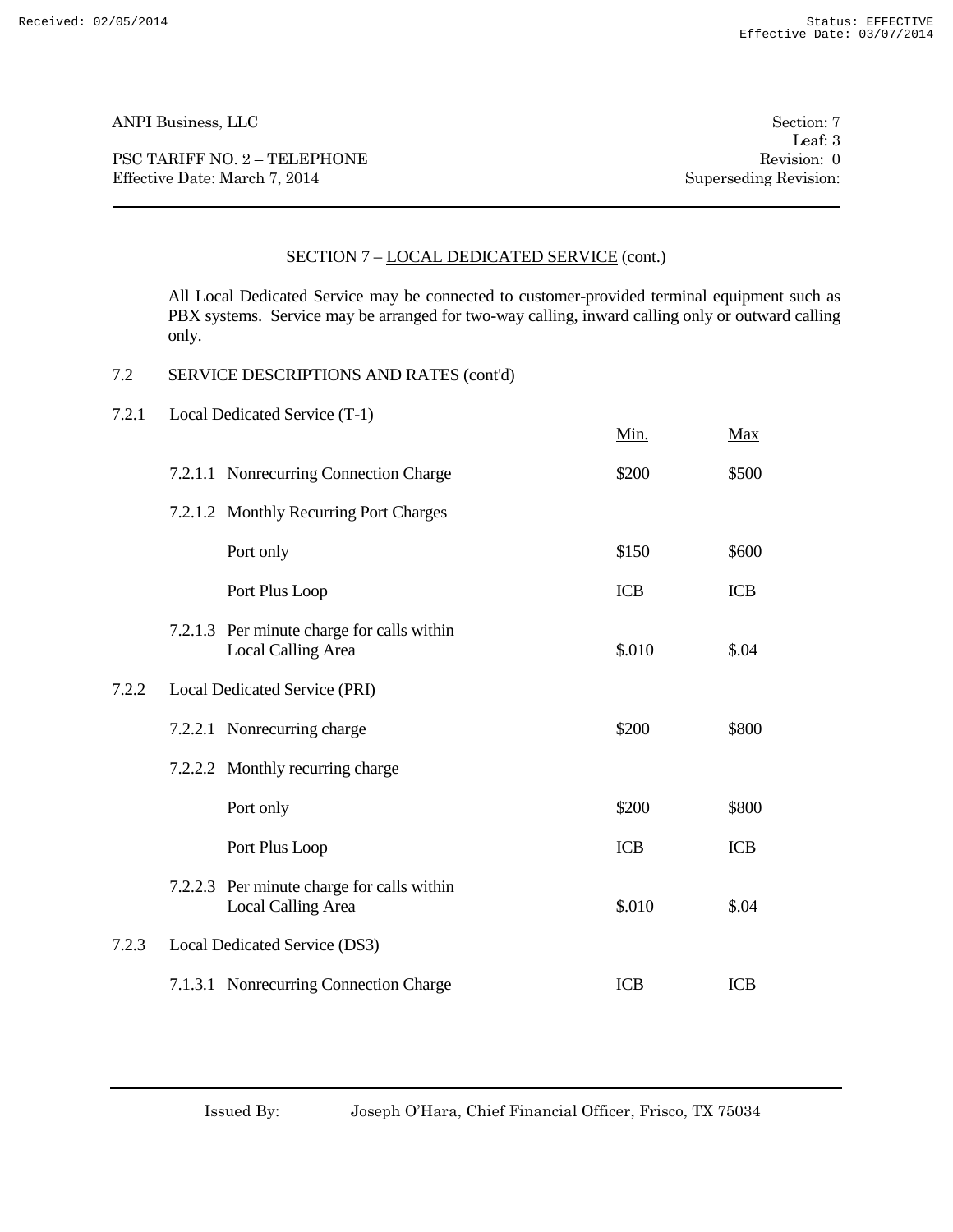PSC TARIFF NO. 2 – TELEPHONE Revision: 0 Effective Date: March 7, 2014 Superseding Revision:

Leaf: 4

|        |                                                                                                                           | Min.       | <b>Max</b> |
|--------|---------------------------------------------------------------------------------------------------------------------------|------------|------------|
|        | 7.1.3.2 Monthly Recurring Charge                                                                                          |            |            |
|        | Port only                                                                                                                 | \$3,250    | \$13,000   |
|        | Port Plus Loop                                                                                                            | <b>ICB</b> | <b>ICB</b> |
|        | 7.2.3.3 Per minute charge for calls within<br>Local Calling Area                                                          | \$.010     | \$.04      |
| 7.2.4  | Extended Wiring Charge (per T-1 or PRI)                                                                                   | \$125      | \$600      |
|        | This charge applies when the Customer requires wiring on the Customer's side of the building<br><b>Demarcation Point.</b> |            |            |
| 7.2.5. | Direct Inward Dialing Number Charges                                                                                      |            |            |
|        | 7.2.5.1 Block of 20 DIDs                                                                                                  |            |            |
|        | Nonrecurring charge                                                                                                       | \$10       | \$50       |
|        | Monthly recurring charge                                                                                                  | \$4        | \$15       |
|        | 7.2.5.2 Block of 100 DIDs                                                                                                 |            |            |

# SECTION 7 – LOCAL DEDICATED SERVICES (cont.)

Nonrecurring charge \$7.50 \$30

Monthly recurring charge \$25 \$100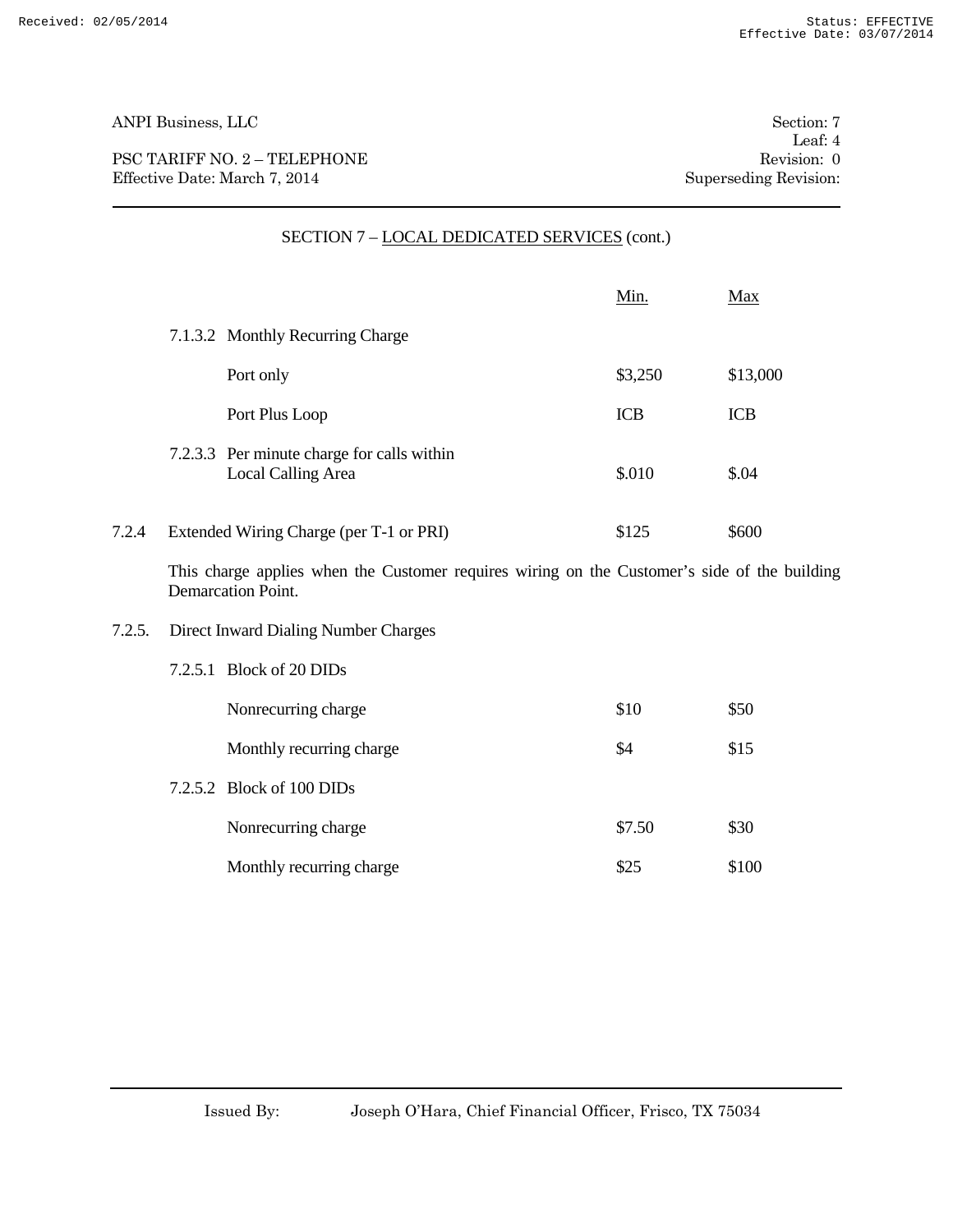×

ANPI Business, LLC Section: 7

PSC TARIFF NO. 2 – TELEPHONE Revision: 0 Effective Date: March 7, 2014 Superseding Revision:

Leaf: 5

# SECTION 7 – LOCAL DEDICATED SERVICES (cont.)

### 7.2.6 Local Service Features

| <b>FEATURE NAME</b>                             | <b>DESCRIPTION</b>                                                                                                                                                                                                                                                                                                                                                                                                                                                                                                                                                                                                                                                                                                                                                                                                              | <b>Non Recurring</b><br><b>Charge</b> | <b>Monthly</b><br><b>Recurring Charge</b> |  |  |
|-------------------------------------------------|---------------------------------------------------------------------------------------------------------------------------------------------------------------------------------------------------------------------------------------------------------------------------------------------------------------------------------------------------------------------------------------------------------------------------------------------------------------------------------------------------------------------------------------------------------------------------------------------------------------------------------------------------------------------------------------------------------------------------------------------------------------------------------------------------------------------------------|---------------------------------------|-------------------------------------------|--|--|
|                                                 |                                                                                                                                                                                                                                                                                                                                                                                                                                                                                                                                                                                                                                                                                                                                                                                                                                 |                                       |                                           |  |  |
| <b>Local Features</b>                           |                                                                                                                                                                                                                                                                                                                                                                                                                                                                                                                                                                                                                                                                                                                                                                                                                                 |                                       |                                           |  |  |
| <b>Hunting:</b>                                 |                                                                                                                                                                                                                                                                                                                                                                                                                                                                                                                                                                                                                                                                                                                                                                                                                                 |                                       |                                           |  |  |
| <b>Regular Hunt</b>                             | Regular Hunt is an arrangement in which hunting<br>begins with the Start Hunt Terminal Number and<br>continues sequentially through the last terminal<br>number in the Multi-Line Hunt Group.                                                                                                                                                                                                                                                                                                                                                                                                                                                                                                                                                                                                                                   | n/c                                   | n/c                                       |  |  |
| <b>Circular Hunt</b>                            | Circle Hunt is an arrangement in which hunting<br>begins with the Terminal Number associated with<br>the called number, and continues sequentially<br>through the last terminal number in the Multi-Line<br>Hunt Group. Hunting resumes starting with<br>Terminal Number 1, and continues through the<br>Terminal Number preceding the Start Hunt<br>Terminal Number.                                                                                                                                                                                                                                                                                                                                                                                                                                                           | n/c                                   | n/c                                       |  |  |
| <b>Uniform Call</b><br><b>Distribution Hunt</b> | Uniform Call Distribution is an arrangement in<br>which hunting begins when the main Directory<br>Number of a UCD hunt group is dialed. For<br>example, if a call is directed to the main Directory<br>Number, a hunt for an available member would<br>start at the "start hunt member". This is UCD hunt.<br>However, when a Directory Number of a member<br>of a UCD hunt group is dialed, a Circular Hunt<br>starting at the dialed member is made and the<br>UCD hunt is not used. For example, if a call is<br>directed to a member of the UCD hunt group, the<br>UCD function recognizes that the call is not<br>directed to the main Directory Number of the<br>group, and therefore, it does not start the hunt at<br>the "start hunt number"; instead the hunt starts at<br>the member of the dialed Directory Number. | n/c                                   | n/c                                       |  |  |
| <b>Hunting / Non</b><br><b>Hunting Number</b>   | If the lead number in a hunt group is called, the<br>non-hunt number will be part of multi line hunt<br>group. If the non-hunting number is called directly,<br>the call will not hunt to the next terminal if this line<br>is busy.                                                                                                                                                                                                                                                                                                                                                                                                                                                                                                                                                                                            | n/c                                   | n/c                                       |  |  |
| 2-Way Forward<br><b>Hunt</b>                    | Two-Way Forward hunt. Trunks will be hunted in<br>numerically ascending order.                                                                                                                                                                                                                                                                                                                                                                                                                                                                                                                                                                                                                                                                                                                                                  | n/c                                   | n/c                                       |  |  |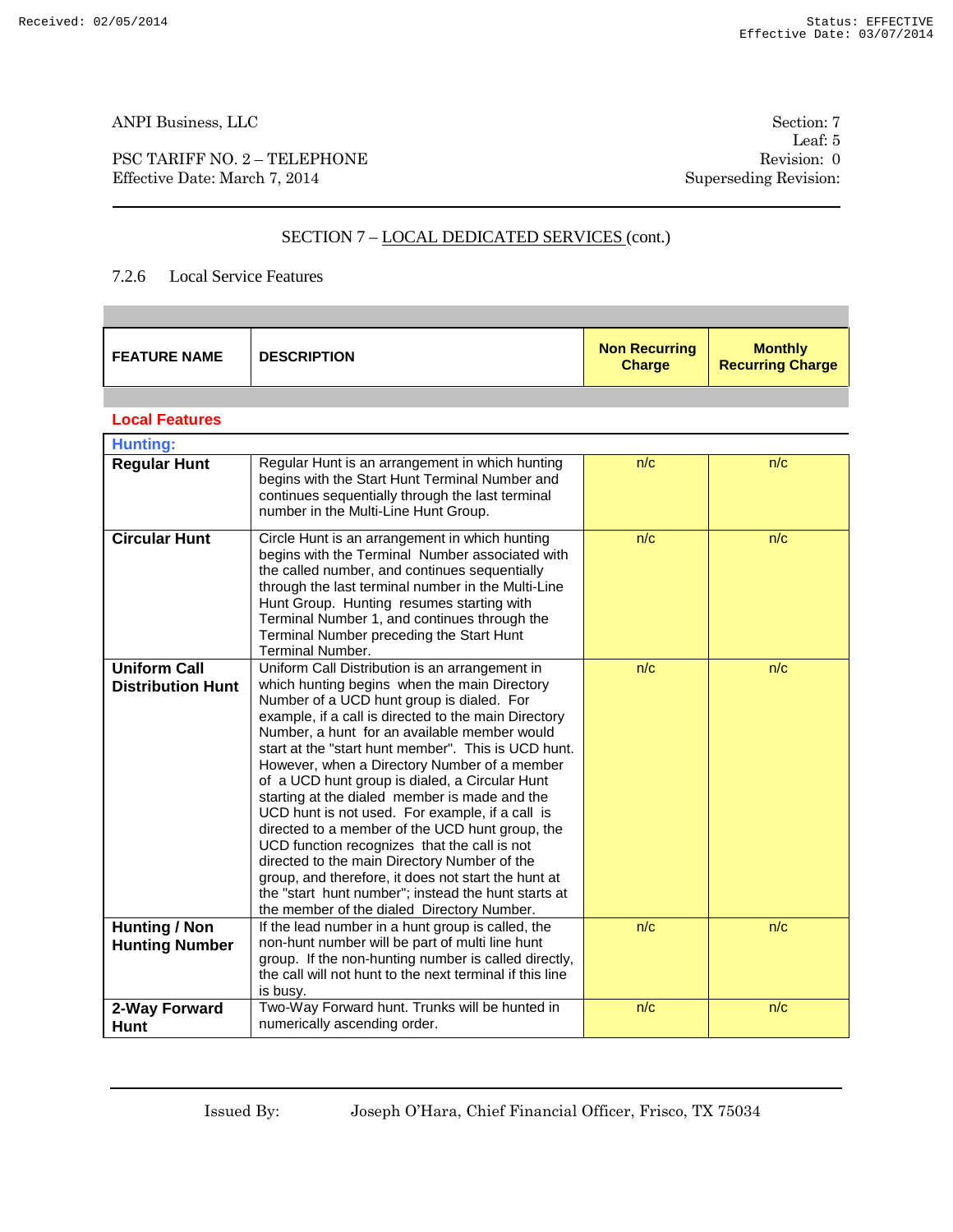| PSC TARIFF NO. 2 – TELEPHONE  |
|-------------------------------|
| Effective Date: March 7, 2014 |

Leaf: 6 Revision: 0 Superseding Revision:

| 2-Way<br><b>Backwards Hunt</b>                               | Two-Way Backward hunt. Trunks will be hunted in<br>numerically descending order.                                                                                                                                                                                                                                                                                              | n/c | n/c           |
|--------------------------------------------------------------|-------------------------------------------------------------------------------------------------------------------------------------------------------------------------------------------------------------------------------------------------------------------------------------------------------------------------------------------------------------------------------|-----|---------------|
| <b>Backward</b><br><b>Circular</b><br><b>Sequential Hunt</b> | Backward Circular Sequential Hunt. The start hunt<br>member is the last selected member - 1. Hunting<br>then continues through the trunk members in a<br>backward direction using circular hunting to the<br>lowest member, then starting over at the highest<br>member. The hunt continues in this manner until<br>an idle member is found or all members are found<br>busy. | n/c | n/c           |
| <b>First In - First</b><br>Out                               | First-In, First-Out hunt. Used for DID Trunk<br>Groups.                                                                                                                                                                                                                                                                                                                       | n/c | n/c           |
| <b>Forward Circular</b><br><b>Sequential Hunt</b>            | Forward Circular Sequential hunt. The start hunt<br>member is the last selected member +1. Hunting<br>then continues through the trunk members in a<br>forward direction using circular hunting to the<br>highest member, then starting over at the lowest<br>member. The hunt continues in this manner until<br>an idle member is found or all members are found<br>busy.    | n/c | n/c           |
| <b>Most Idle Hunt</b>                                        | Most Idle - Least Idle trunk hunting. The number of<br>trunks associated to a trunk group, where the<br>HUNT TYPE equals "MLIDL", cannot exceed 192<br>members. This entry supports the Trunk Group<br>Hunt Sequence Enhancements feature.                                                                                                                                    | n/c | n/c           |
| <b>Uniform Call</b><br><b>Distribution Hunt</b>              | Uniform Call Distribution. The start hunt member is<br>randomly selected, then hunting follows Forward<br>Circular Sequential Hunting.                                                                                                                                                                                                                                        | n/c | n/c           |
| <b>Additional Local</b><br><b>Features:</b>                  |                                                                                                                                                                                                                                                                                                                                                                               |     |               |
| <b>Anonymous Call</b><br><b>Rejection</b>                    | Feature prevents callers from getting through who<br>intentionally block their phone numbers. "Block<br>the Blocker".                                                                                                                                                                                                                                                         | n/c | n/c           |
| <b>Automatic Call</b><br>Return                              | This is a continuous redial feature that<br>automatically redials the number of the last<br>incoming call. Only works on customers served<br>out of the same switch.                                                                                                                                                                                                          | n/c | \$5.25 / line |
| <b>Automatic Redial</b>                                      | The automatic redial feature automatically checks<br>a busy line every thirty seconds for thirty minutes.<br>When the line is free a special ring will notify you.<br>If you lift the receiver in response to the ring, the<br>number you were trying to reach will be<br>automatically dialed. Feature only works on                                                         | n/c | \$5.25 / line |

customers served out of the same switch.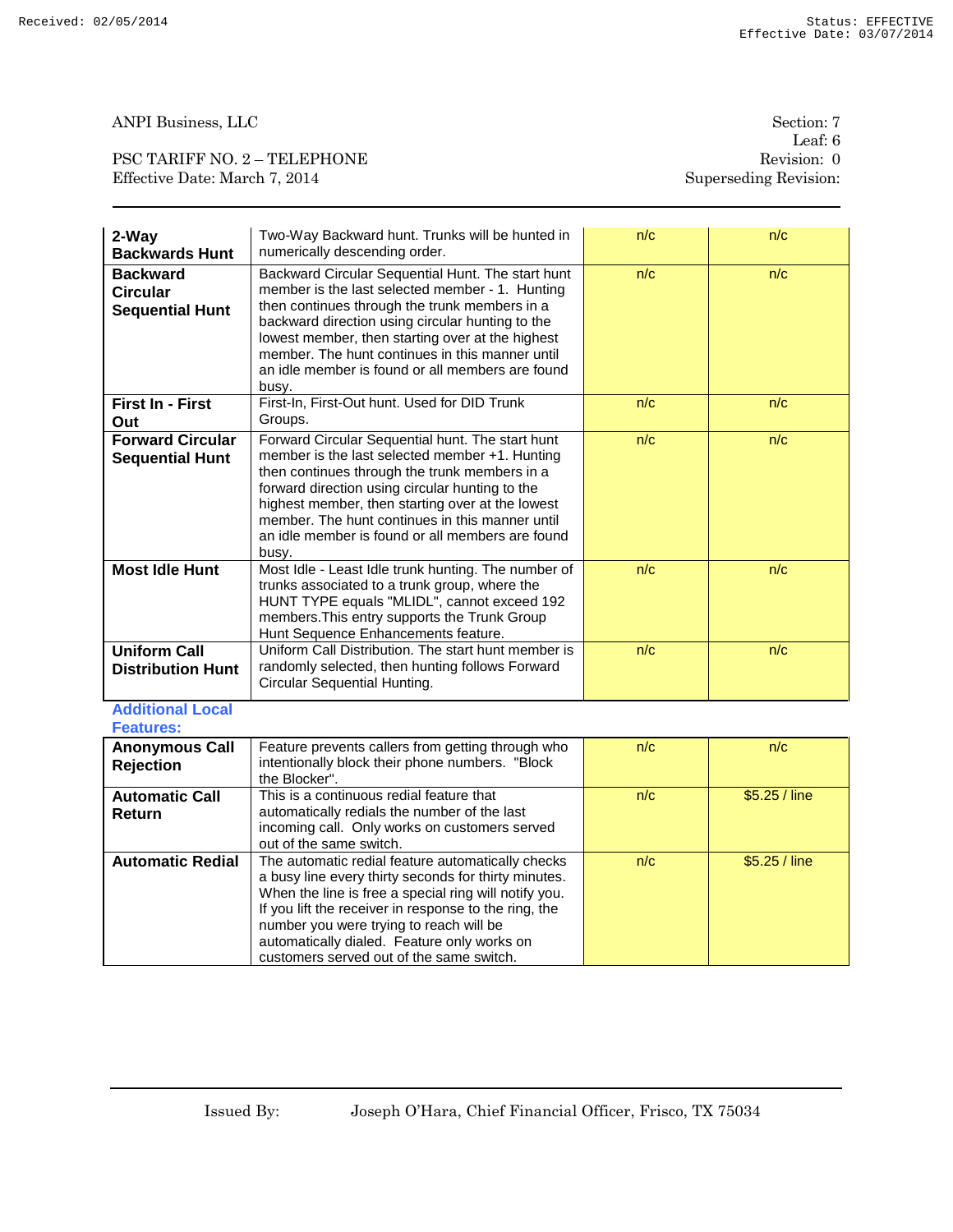PSC TARIFF NO. 2 – TELEPHONE Revision: 0 Effective Date: March 7, 2014 Superseding Revision:

Leaf: 7

| <b>B Channel Transfer</b><br>Local incoming calls to branch locations are routed<br>to a main location where the call can either be<br>handled or transferred back out to a branch<br>location. |                                                                                                                                                                                                                                                                                                                                                                                                                                     | n/c | \$21.95 / PRI T1<br>per month    |
|-------------------------------------------------------------------------------------------------------------------------------------------------------------------------------------------------|-------------------------------------------------------------------------------------------------------------------------------------------------------------------------------------------------------------------------------------------------------------------------------------------------------------------------------------------------------------------------------------------------------------------------------------|-----|----------------------------------|
| <b>Forwarding</b><br><b>Features:</b>                                                                                                                                                           |                                                                                                                                                                                                                                                                                                                                                                                                                                     |     |                                  |
| <b>Call Forward</b><br><b>Variable (Customer</b><br>Programmable-<br>Onsite)                                                                                                                    | This feature allows the subscriber to forward all<br>calls to a new number. This feature must be<br>activated/ deactivated using a dialcode. The call<br>forward number must be programmed each time a<br>new feature is activated.                                                                                                                                                                                                 | n/c | \$5.25 / number<br>\$5.25 / path |
| <b>Call Forward</b><br><b>Variable-Feature</b><br><b>Button (Customer</b><br>Programmable-<br>Onsite)                                                                                           | This feature allows the subscriber to forward all<br>calls to a new number. This feature must be<br>activated/deactivated using a dialcode. The call<br>forward number can be preset or changed using a<br>dialcode.                                                                                                                                                                                                                | n/c | \$5.25 / number<br>\$5.25 / path |
| <b>Call Forward</b><br><b>Variable Remote</b><br><b>Access (Customer</b><br>Programmable-<br>Offsite)                                                                                           | This feature allows the subscriber to call forward<br>all calls to a new number. This features must be<br>activated/deactivated using a dialcode. The call<br>forward number must be programmed each time<br>the feature is activated. The user is also able to<br>activate/deactivate this feature from a remote<br>location using a touchtone phone using an 800<br>number and a PIN.                                             | n/c | \$5.25 / number<br>\$5.25 / path |
| <b>Call Forward</b><br><b>Variable -Feature</b><br><b>Button-Remote</b><br><b>Access (Customer</b><br>Programmable-<br>Offsite)                                                                 | This feature allows the subscriber to call forward<br>all calls to a new number. This feature must be<br>activated/ deactivated using a dialcode. The call<br>forward number must be programmed each time<br>the feature is activated. The user is able to<br>activate/ deactivate this feature from a remote<br>location using a touch tone phone, using an 800<br>number and a PIN. The call forward to number<br>must be preset. | n/c | \$5.25 / number<br>\$5.25 / path |
| <b>Call Forward Don't</b><br><b>Answer All Calls</b>                                                                                                                                            | With this feature, calls to a line that is not<br>answered after a customer specified number of<br>seconds will be forwarded to a pre-selected<br>telephone number. The customer does not<br>program this feature, nor do they activate/<br>deactivate the feature. The feature is always on.                                                                                                                                       | n/c | \$5.25 / number<br>\$5.25/path   |
| <b>Call Forward Don't</b><br><b>Answer- Feature</b><br><b>Button</b>                                                                                                                            | This feature re-directs all calls to a preset number<br>when the called number is not answered after a<br>customer specified number of rings. The<br>subscriber can activate and deactivate the<br>forwarding function, change the preset forward- to<br>DN or change the number of rings (in seconds) via<br>dial codes.                                                                                                           | n/c | \$5.25 / number<br>\$5.25 / path |
| <b>Call Forward Busy</b><br><b>Line All Calls</b>                                                                                                                                               | This feature directs all calls attempting to terminate<br>to a busy line to be forwarded to a telephone<br>number that the customer specifies. Customer<br>does not control the forward number, and the<br>feature is always on.                                                                                                                                                                                                    | n/c | \$5.25 / number<br>\$5.25 / path |

Issued By: Joseph O'Hara, Chief Financial Officer, Frisco, TX 75034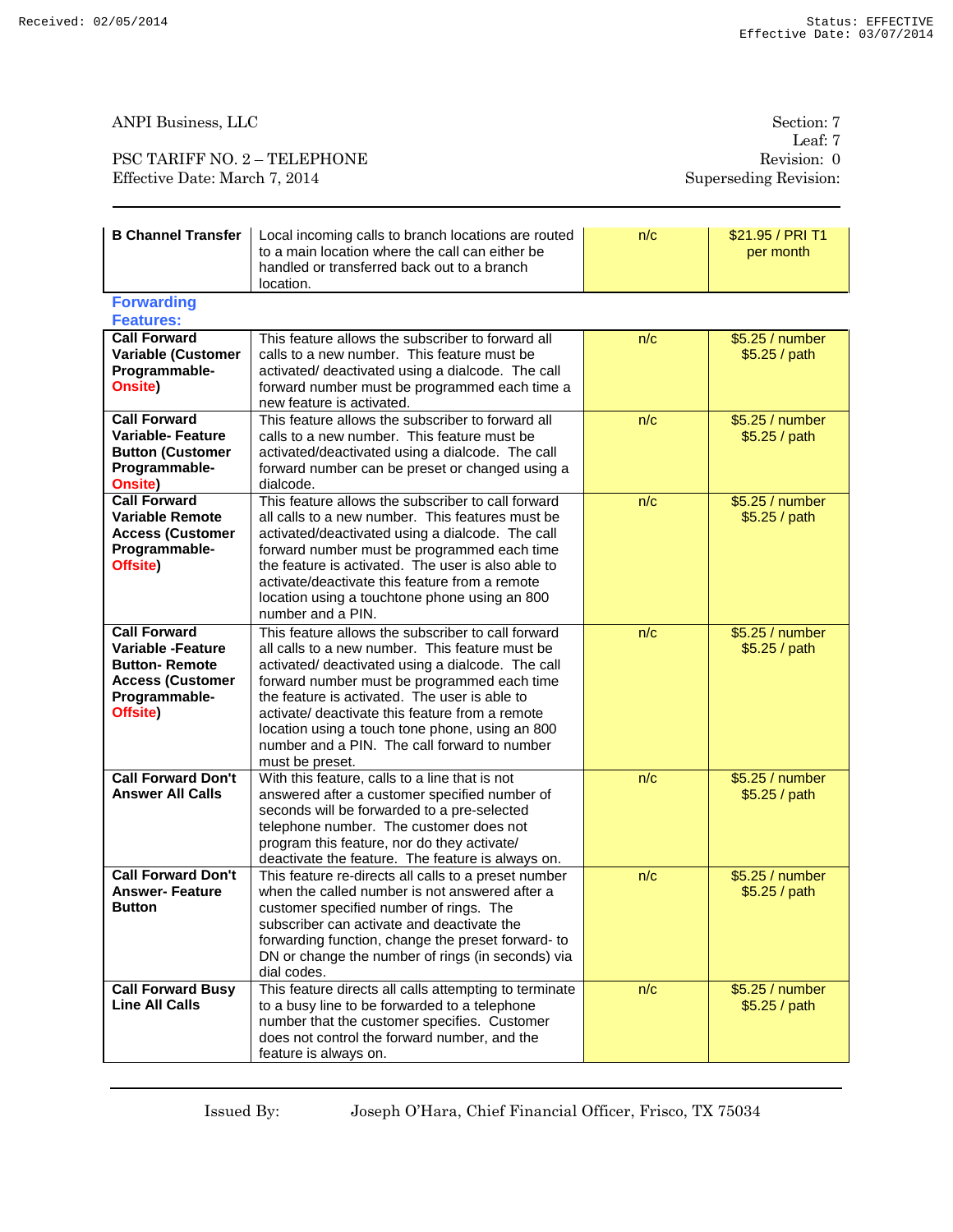### PSC TARIFF NO. 2 – TELEPHONE Revision: 0 Effective Date: March 7, 2014 Superseding Revision:

| <b>Call Forward Busy</b><br><b>Line-Feature</b><br><b>Button</b> | This feature directs all calls attempting to terminate<br>to a busy line to be forwarded to a telephone<br>number that the customer specifies. The<br>subscriber can activate/ deactivate the forwarding<br>function and change the preset forward to dialed<br>number via dialcodes.                                                                                                                                                                                      | n/c | \$5.25 / number<br>\$5.25/path    |
|------------------------------------------------------------------|----------------------------------------------------------------------------------------------------------------------------------------------------------------------------------------------------------------------------------------------------------------------------------------------------------------------------------------------------------------------------------------------------------------------------------------------------------------------------|-----|-----------------------------------|
| <b>Call Forward</b><br>Remote                                    | All calls are forwarded to a preset number.<br>Customer has no access to make changes. The<br>working telephone number terminates physically in<br>our switch, rather than in the customer location.<br>The feature forwards calls to another<br>preprogrammed phone number. Usage charges<br>also apply on every call that is forwarded.                                                                                                                                  | n/c | \$5.25 / path<br>\$21.95 / number |
| <b>Call Forward Plus</b>                                         | Call Forward Busy Line All Calls, Call Forward<br>Don't Answer All Calls and Call Forward Variable<br>bundled.                                                                                                                                                                                                                                                                                                                                                             | n/c | \$8.50 / number<br>\$8.50 / path  |
| <b>Call Forward Plus</b><br><b>Feature Button</b>                | Call Forward Busy Line All Calls Feature Button,<br>Call Forward Don't Answer Feature Button, and<br>Call Forward Variable Feature Button ALL<br>bundled.                                                                                                                                                                                                                                                                                                                  | n/c | \$8.50 / number<br>\$8.50 / path  |
| <b>Call Hold</b>                                                 | Feature allows a customer to simply put an active<br>call on hold when using a phone without a HOLD<br>button or to put an active call on hold and answer<br>another incoming call. Flash the switchhook to<br>put the first call on hold and place the second call.<br>After the second call has completed, flash the<br>switchhook again to be connected to the first call.                                                                                              | n/c | \$5.25 / line                     |
| <b>Call Hold</b>                                                 | Feature allows a customer to simply put an active<br>call on hold when using a phone without a HOLD<br>button or to put an active call on hold and answer<br>another incoming call. Flash the switch hook and<br>dial the # sign to put the first call on hold and place<br>the second call. After the 2nd call has completed,<br>flash the switch hook and dial the # sign to be<br>connected to the 1st call.                                                            | n/c | \$5.25 / line                     |
| <b>Call Privacy</b>                                              | This feature blocks your number from being<br>displayed on a Caller ID device. Arrangements<br>can be made to have all of your outgoing calls<br>blocked in which case you could have the option of<br>de-activating the service to display your number on<br>a per call basis.                                                                                                                                                                                            | n/c | n/c                               |
| <b>Call Trace</b><br>(Customer<br>Originated)                    | The call trace feature alllows an end user to<br>request an automatic trace of the last incoming<br>call. This feature provides a user a easy way to<br>trace an annoyance, obscene or threatening call<br>that you wish to have investigated. The results of<br>the trace are not provided directly to the end user,<br>but rather to an authorized agency, such as the<br>service provider or a law enforcement agency. A<br>subscriber can then follow up on the trace. | n/c | n/c                               |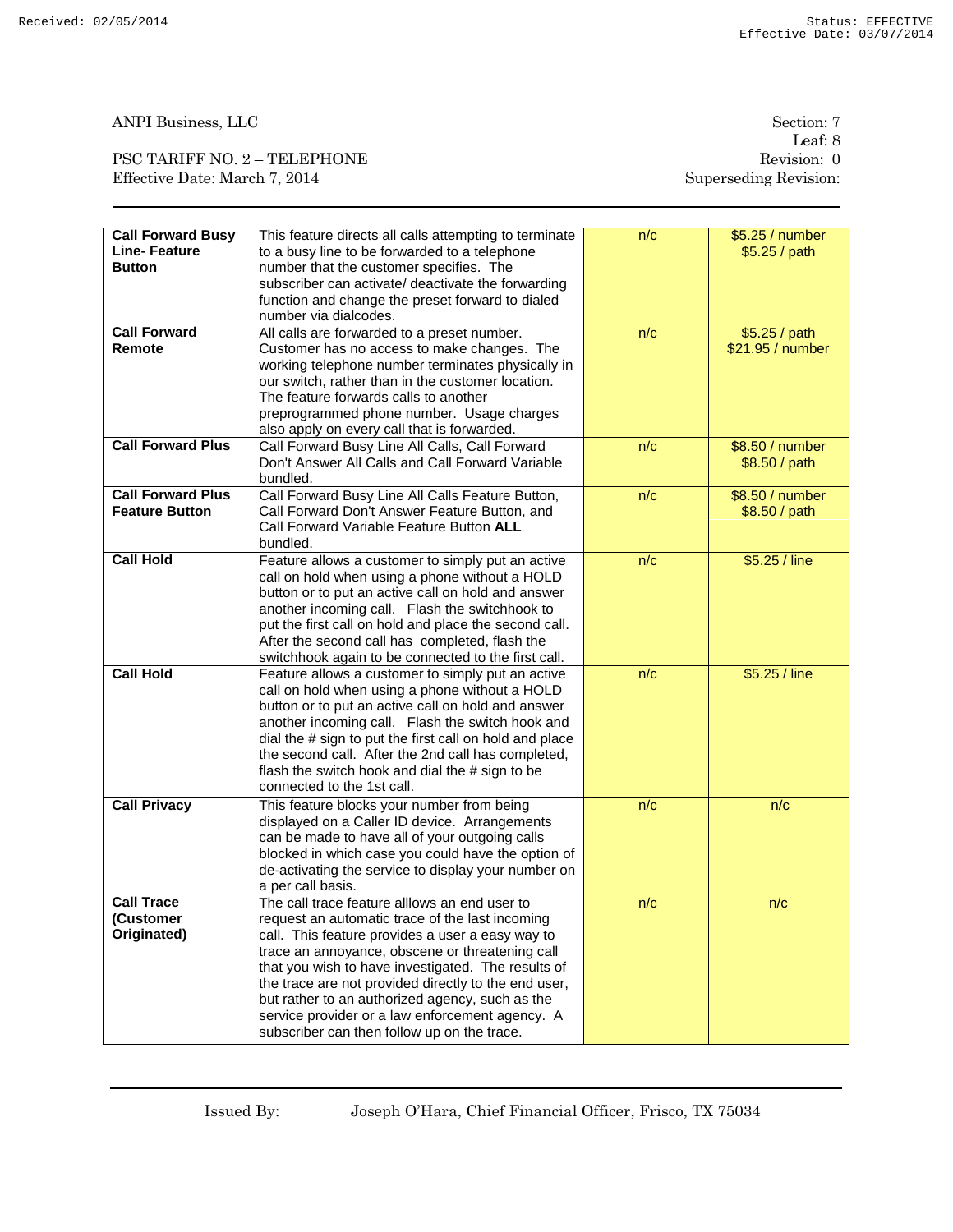PSC TARIFF NO. 2 – TELEPHONE Revision: 0 Effective Date: March 7, 2014 Superseding Revision:

| <b>Call Transfer Plus</b>                          | Allows the end user to receive an incoming call,<br>then transfer the calling party to any other number.<br>Comes with Three Way Calling.                                                                                                                                                                                                                                                                                                                          | n/c              | \$5.25 / line or<br>channel                 |
|----------------------------------------------------|--------------------------------------------------------------------------------------------------------------------------------------------------------------------------------------------------------------------------------------------------------------------------------------------------------------------------------------------------------------------------------------------------------------------------------------------------------------------|------------------|---------------------------------------------|
| <b>Call Waiting Plus</b>                           | The call waiting feature notifies a subscriber that<br>there is a second incoming call. The first call can<br>be put on hold to take the second call. The<br>subscriber can then alternate between the two<br>calls. The call waiting feature can be de-activated<br>if the subscriber doesn't wish to be interrupted<br>during a call, by using a dialcode. Anyone calling<br>the subscriber while call waiting is deactivated<br>receives normal busy treatment. | n/c              | \$5.25 / line                               |
| <b>Caller ID</b><br>(incoming)                     | Caller ID displays the number of an incoming call<br>before you answer the phone, or if you are on a<br>call.                                                                                                                                                                                                                                                                                                                                                      | n/c              | \$5.25 / line or<br>channel                 |
| <b>Caller ID Plus</b><br>Name (incoming)           | Caller ID displays the number and the name of an<br>incoming call before you answer the phone, or if<br>you are on a call.                                                                                                                                                                                                                                                                                                                                         | n/c              | $$5.25/$ line                               |
| <b>Caller ID (outgoing)</b>                        | Caller ID displays the number of an outgoing call.                                                                                                                                                                                                                                                                                                                                                                                                                 | n/c              | n/c                                         |
| <b>Caller ID Plus</b><br>Name (outgoing)           | Caller ID displays the number and name of an<br>outgoing call.                                                                                                                                                                                                                                                                                                                                                                                                     | n/c              | n/c                                         |
| <b>DID DNIS</b>                                    | Feature translates DID numbers to a customer<br>specified digit translation                                                                                                                                                                                                                                                                                                                                                                                        | \$105 Setup      | n/c                                         |
| <b>Interoffice Dialing</b><br>(Four Digit Dialing) | Feature allows customers with multiple locations to<br>dial their other IntaLATA locations using only four<br>digits.                                                                                                                                                                                                                                                                                                                                              | <b>ICB</b>       | <b>ICB</b>                                  |
| <b>Foreign Exchange</b><br><b>Service</b>          | Telephone numbers outside their Rate Center<br>directed to their site. DID Only and Lines with<br>Orginating and Terminating capability. A 911<br>Disclaimer document has to be signed by the<br>customer.                                                                                                                                                                                                                                                         | $\overline{ICB}$ | ICB                                         |
| <b>Direct Trunk</b><br>Overflow                    | The working telephone number terminates<br>physically in our switch, rather than in the<br>customer location. The trunk group is call<br>forwarded when all the members are busy or the<br>Trunk Group is out of service. The next route is a<br>telephone number in the same switch that is<br>remote call forwarded to another telephone<br>number.                                                                                                              | n/c              | \$21.95 / number<br>"For up to 24<br>paths" |
| Speed Calling (8 &<br>30)                          | This feature allows customers to store frequently<br>called numbers of up to 32 characters in length<br>and assign a one digit code using 2 through 7 (for<br>Speed Call 8 subscribers), or a two digit code<br>using 20-49 (for Speed Call 30 subscribers), to<br>each number. Once having stored the numbers<br>the customer may then place a call by dialing the<br>assigned code. Dialcodes are used to change<br>your speed call list.                        | n/c              | \$5.25 / line                               |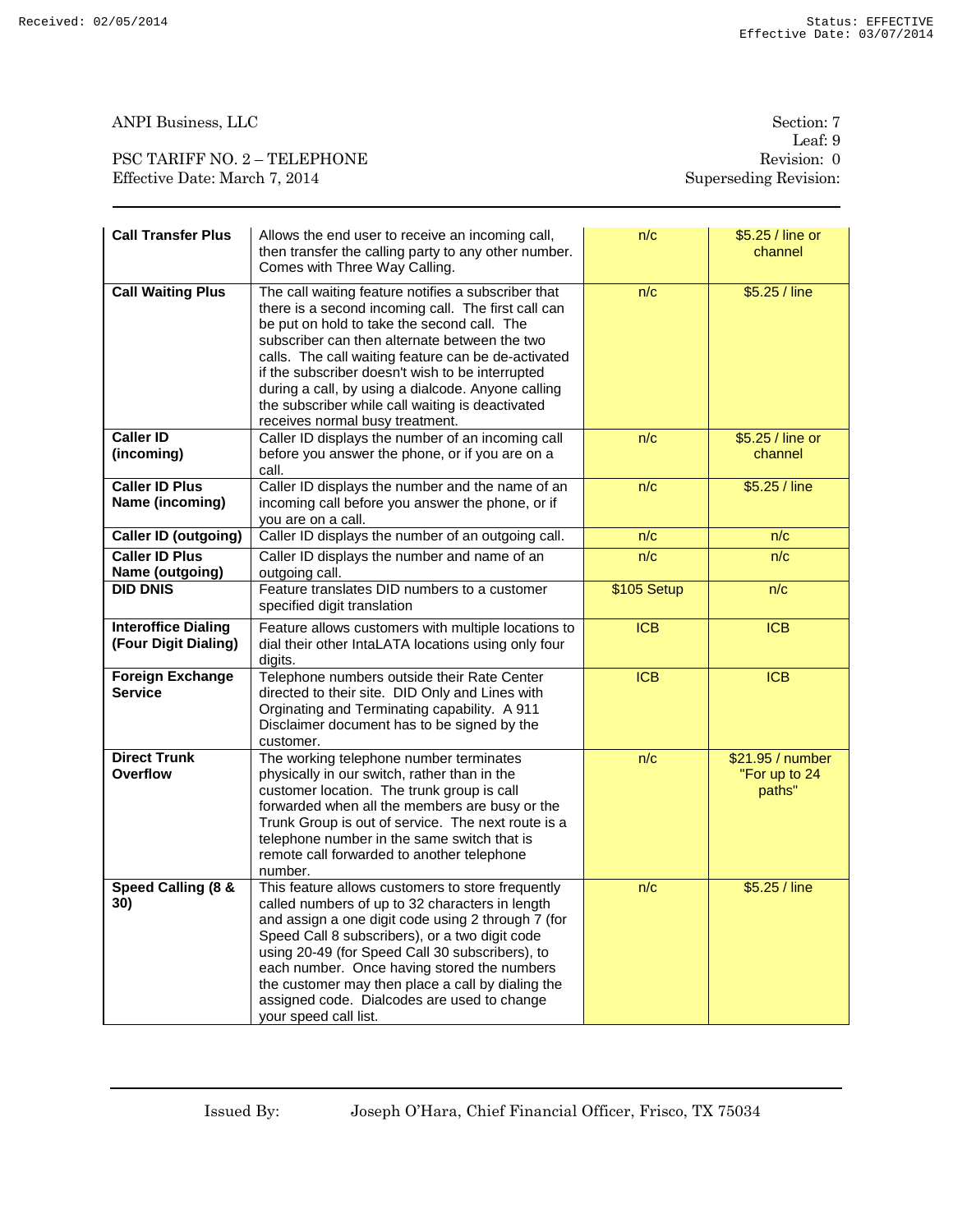PSC TARIFF NO. 2 – TELEPHONE Revision: 0 Effective Date: March 7, 2014 Superseding Revision:

| *ANI*DNIS*                                                                         | Feature allows the end user to identify the calling<br>party (by the 10 digit ANI) or the origination<br>location (by area code and/or exchange) prior to<br>the call answer for special treatment. DNIS is also<br>sent. |                                                                                                                                                                                                                                                                                                                                                                                      | \$50 / Trunk<br>Group |                                                                                                    | \$17.00 / trunk<br>group    |
|------------------------------------------------------------------------------------|---------------------------------------------------------------------------------------------------------------------------------------------------------------------------------------------------------------------------|--------------------------------------------------------------------------------------------------------------------------------------------------------------------------------------------------------------------------------------------------------------------------------------------------------------------------------------------------------------------------------------|-----------------------|----------------------------------------------------------------------------------------------------|-----------------------------|
| <b>Three-Way Calling</b>                                                           | the call.                                                                                                                                                                                                                 | Feature allows an end user to add a third party to<br>an existing call without operator assistance. The<br>switchhook is flashed, 3rd party number is dialed,<br>and switchhook is flashed again, to join the parties.<br>The subscriber may go on-hook after using the<br>Three- Way Calling feature, allowing the remaining<br>two parties to stay connected, thereby transferring |                       |                                                                                                    | \$5.25 / line or<br>channel |
| <b>Queuing (Uniform</b><br><b>Call Distribution w/</b><br>generic<br>Announcement) | A standard announcement is provided to incoming<br>calls while waiting for an available line.                                                                                                                             |                                                                                                                                                                                                                                                                                                                                                                                      | n/c                   |                                                                                                    | \$5.25 / line or<br>channel |
| <b>Account Codes</b><br>(non verified)                                             | Allows a fixed length (1 to 15 numercs) non<br>verified account codes to be entered after dialing<br>local &/ or non local number.                                                                                        |                                                                                                                                                                                                                                                                                                                                                                                      | n/c                   |                                                                                                    | n/c                         |
| <b>Account Codes</b><br>(non verified w/ 1<br>+8xx service)                        |                                                                                                                                                                                                                           | Allows a fixed length (1 to 15 numercs) non<br>verified account codes to be entered after dialing<br>local &/ or non local number plus 1 + 8xx numbers.                                                                                                                                                                                                                              |                       |                                                                                                    | n/c                         |
| <b>Directory Assistance</b>                                                        | \$.85                                                                                                                                                                                                                     |                                                                                                                                                                                                                                                                                                                                                                                      |                       |                                                                                                    |                             |
| Toll- Restriction (1+ and<br>0+ Blocking)<br><b>Account Codes/ Verified</b>        | Provides the subscriber<br>with local dialing<br>capabilities but blocks any<br>customer- dialed call that<br>has a long distance charge<br>associated with it.<br>A specific or valid account                            | n/c<br>\$17 Setup                                                                                                                                                                                                                                                                                                                                                                    |                       | n/c<br>\$17 / account                                                                              |                             |
|                                                                                    | code must be entered in<br>order for the call to be<br>processed. Account codes<br>are available from two<br>through fifteen digits in<br>length for both Switched<br>and Dedicated access.                               |                                                                                                                                                                                                                                                                                                                                                                                      |                       |                                                                                                    |                             |
| <b>8XX Blocking</b>                                                                | This feature provides the<br>ability to allow or disallow<br>based on info digits (27<br>code from payphones), or<br>add surcharge. This can<br>be done per TFN# or for<br>entire customer profile,                       | \$100                                                                                                                                                                                                                                                                                                                                                                                |                       | \$31.87 per account for<br>any combination of<br>Advanced Routing,<br><b>Screening or Blocking</b> |                             |
| <b>Percent Call Allocation</b>                                                     | Provides end users the<br>ability to route calls to<br>multiple call centers based<br>on a predetermined<br>percentage of calls<br>received.                                                                              | \$100                                                                                                                                                                                                                                                                                                                                                                                |                       | \$31.87 per account for<br>any combination of<br>Advanced Routing,<br>Screening or Blocking        |                             |